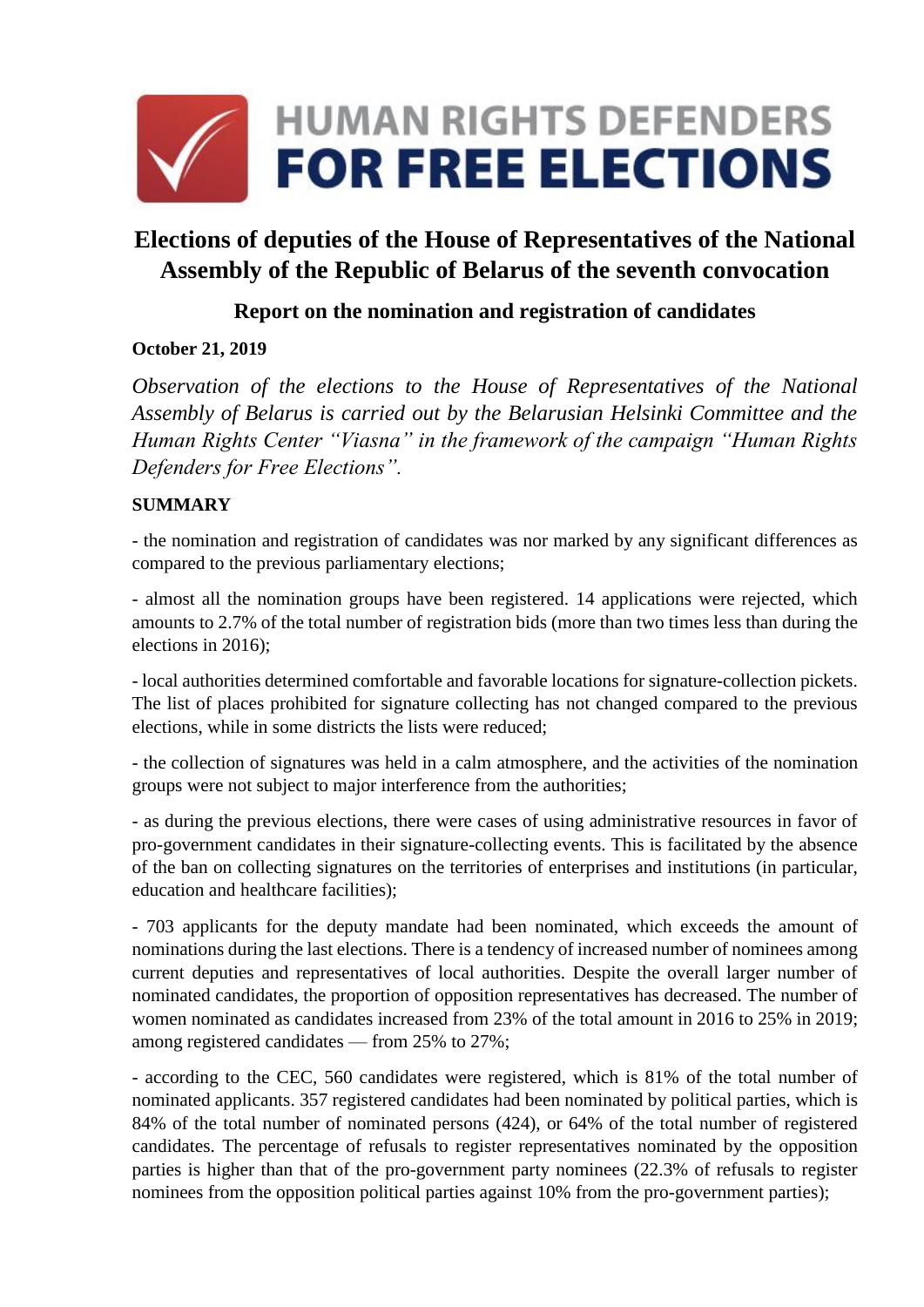- against the background of the current opaque signature verification procedure, of particular concern is the large number of refusals to register opposition candidates nominated through collecting signatures. An analysis of some refusals indicates a possible abuse on the part of the election commissions during the document verification procedures, which could be aimed at preventing the well-known opposition leaders from continuing to run in the elections.

## **LEGAL FRAMEWORK**

In accordance with the Electoral Code and the Electoral Schedule, the nomination of candidates for the House of Representatives starts 70 days before and ends 40 days before voting day (from September 8 to October 7 inclusive).

According to Article 65 of the Code, one of the ways of nominating candidates for deputies is the collection of signatures, which is carried out by a nomination group of no less than 10 people. In order to register a nomination group, the person nominated as a candidate should submit, not later than 65 days before voting day, to the corresponding district election commission a written application for registration of the nomination group, a copy of their passport, confirming the Belarusian citizenship and registration on the territory of the Republic of Belarus, as well as the list of members of the nomination group. The district election commission shall consider the application within five days from the date of its receipt, register the nomination group and issue certificates and subscription lists for the collection of voter signatures in support of the person proposed for nomination as a candidate for deputy. Registration may be refused in case of violation of the provisions of the Electoral Code. The decision of the district election commission to deny registration of the nomination group may be appealed by the person nominated as a candidate to the territorial election commission within three days from the date of its adoption. The decision of the territorial election commission may be appealed, within three days, to the Regional (Minsk City) Court. The court shall consider the appeal within three days. Its decision is final.

In accordance with the Electoral Code and the Electoral Schedule, the registration of candidates begins 40 days before and ends 30 days before voting day (from October 8 to October 17 inclusive).

The following documents specified by Article 66 of the Code should be submitted to the DEC: a statement of consent to run, curriculum vitae, copies of documents confirming degrees and place of employment, income and property declaration, information about the criminal record in case the person previously had criminal convictions. When nominating a candidate for deputy of the House of Representatives by collecting voter signatures, the registration also requires the submission of signature sheets. The registration documents can be submitted both by the potential candidate or their representative on the basis of power of attorney. Following a verification of the submitted documents and the authenticity of signatures of voters, the DEC shall decide on the registration of candidates and within two days after the registration shall issue candidates' certificates.

The Electoral Code provides for cases in which the DEC must or may refuse to register a candidate for deputy. The DEC shall deny registration in the case of: failure of a person to meet the Code's requirements to the candidate; criminal record of a person nominated as a candidate; failure to meet the requirements for the nomination of the candidate; failure to submit one or more of the documents necessary for the registration of the candidate; insufficient number of valid voter signatures collected in support of the nomination; use of funds or other material assistance from foreign states, organizations, or foreign citizens, international organizations; presence in the signature sheets of more than 15% of invalid signatures of voters of the total number of signatures;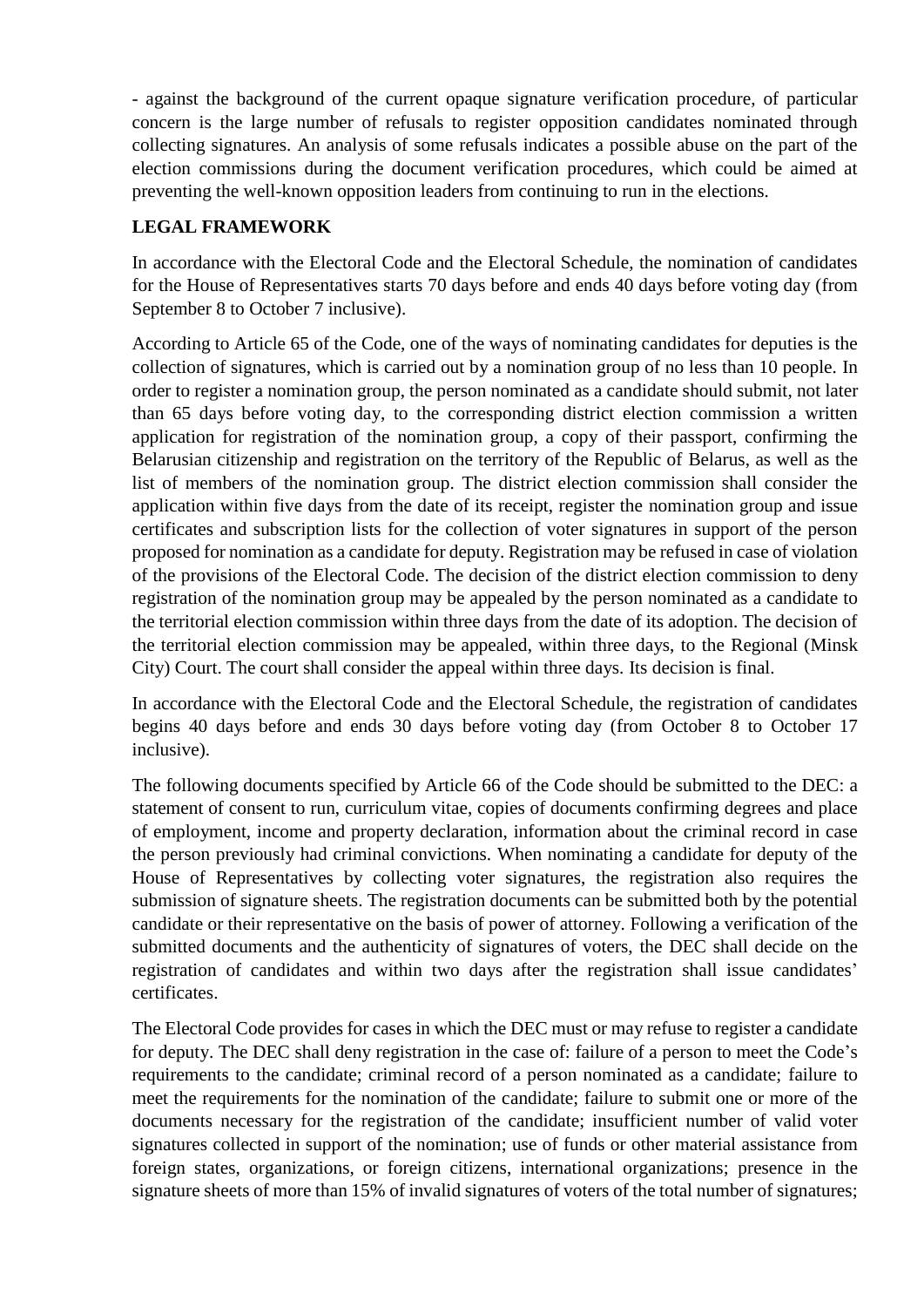in other cases of non-compliance with the procedure for the nomination as stipulated by the Code. The DEC has the right to refuse to register a candidate in the case of: presentation in the declaration of income and assets of incorrect information of essential character; taking advantage of official position; participation of government officials in the collection of signatures, coercion in the process of collecting signatures and rewarding voters for a signature; repeated violation by a potential candidate or a nomination group of the requirements of the electoral law, in the presence of an earlier warning. The DEC's decision to deny registration shall be appealed to the superior election commission, and its decision — to the Regional (Minsk City) Court.

## **REGISTRATION OF NOMINATION GROUPS**

According to the CEC<sup>1</sup>, 503 applications for the registration of nomination groups were submitted. 2 applications were withdrawn prior to registration. 14 applications were rejected, which is 2.7% of the total number of applications. This is more than two times less than in the 2016 elections.

| Year | Applications | Registered | Refusals | Percentage of<br>refusals |
|------|--------------|------------|----------|---------------------------|
| 2008 | 455          | 423        | 23       | 5%                        |
| 2012 | 440          | 354        | 85       | 19.3%                     |
| 2016 | 497          | 446        | 30       | 6.2%                      |
| 2019 | 503          | 487        | 14       | 2.7%                      |



Thus, this year's elections are marked by the lowest percentage of refusals to register nomination groups in comparison with the three previous elections.

Of the total number of persons whose nomination groups were registered, party members amount to 115 people (23.6%), which is less compared to the elections in 2016 (160 people, or 33%). The bulk of registered groups are representatives of the Communist Party of Belarus — 28 (5.7% of

**.** 

<sup>1</sup> <http://rec.gov.by/sites/default/files/pdf/2019/stat10.pdf>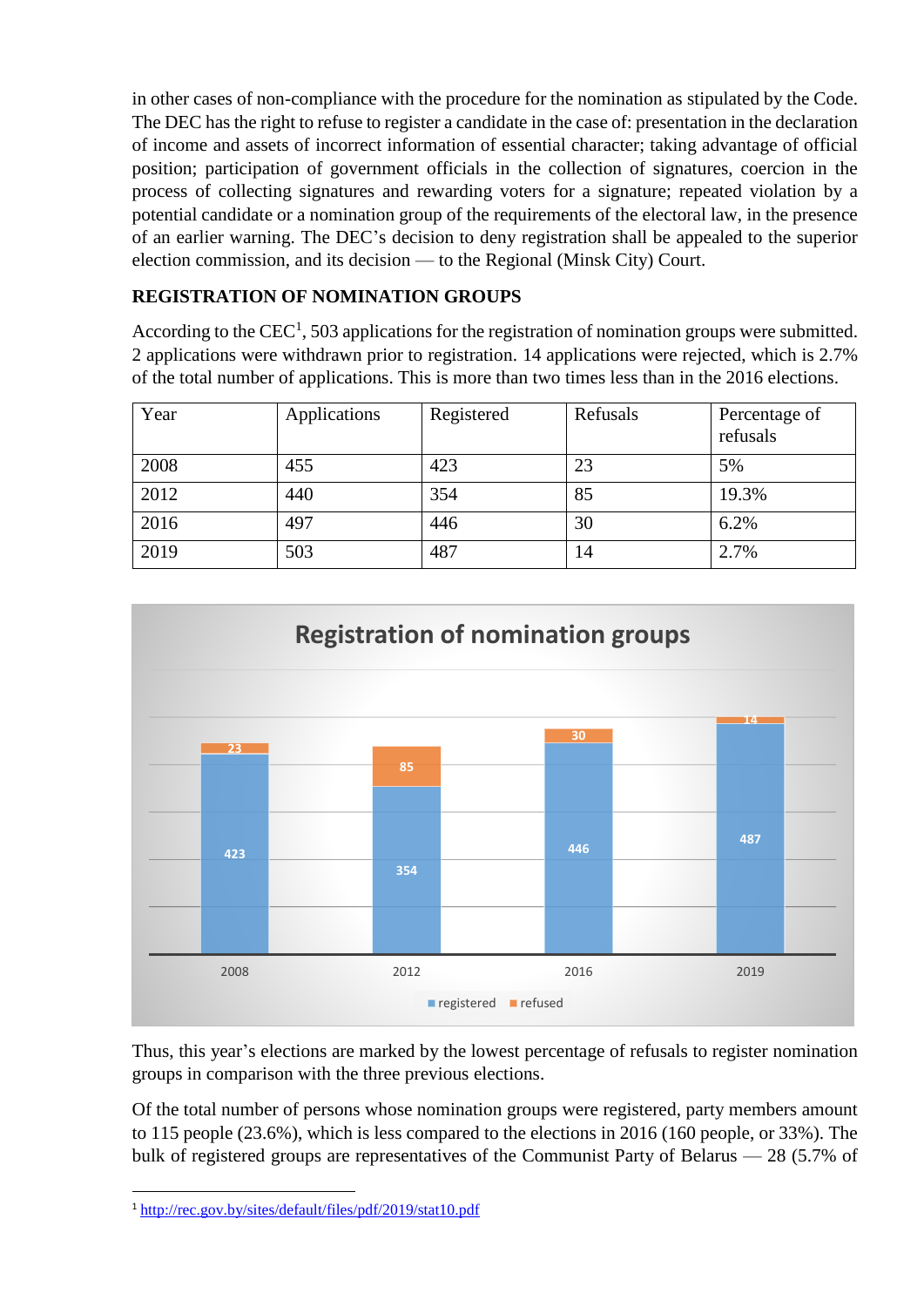the number of party members nominated through collecting signatures), the United Civic Party — 27 (5.5%), BPF  $-16$  (3.3%), and the Belarusian Left Party "Just World"  $-17$  (3.5%).

## **COLLECTION OF SIGNATURES**

#### *Locations for the collection of signatures*

In preparation for the collection of signatures, local authorities had taken decisions that determined the places prohibited for pickets to collect signatures. As before, the amount of locations blacklisted by the local executive bodies was insignificant. According to most observers, the number of prohibited places remained the same as during the previous elections, or even decreased slightly (in Minsk, Mahilioŭ, Biaroza, Brest, Maladziečna, Hrodna, Orša, Kalinkavičy, Homieĺ, Rečyca, Barysaŭ, Svietlahorsk, and Kryčaŭ).

Signatures were collected in a relaxed atmosphere. The observers recorded no significant interference in the work of the members of nomination groups.

#### *Abuse of administrative resources*

During the current elections, as in the past, there were facts of abusing administrative resources by the pro-government nominees. In particular, students of the Baranavičy State University collected signatures during class time, as well as in the dormitory, for the nomination of the vice-rector for education Pavel Papko, who is running in electoral district No. 6.

Signatures were collected for the nomination of Valiantsina Nazaranka, chair of the Mazyr District Council of Deputies, running in electoral district No. 42, during lunchtime at the entrance of a local enterprise. This fact was confirmed by the nominee herself in her conversation with an observer in response to the question how one managed to collect the signatures of 16 voters residing in different districts of the city.

In electoral district No. 3 in Brest, signatures were collected in a children's clinic for Anatol Dashko, current deputy of the House of Representatives, former chief physician of the facility.

The collection of signatures for Andrei Struneuski, chairperson of a local branch of the trade union of JSC "Belaruskali", running in electoral district No. 68 in Salihorsk, was also marred by abusing administrative resources. The company's employees working on fixed-term contracts were invited to the personnel departments of structural divisions to sign in pre-filled subscription lists.

There is evidence of other instances of the use of administrative resources by the administrations of education and healthcare institutions, as well as of state-owned enterprises. Examples include but are not limited to the following cases: employees are asked to come to work with their passports to sign for pro-government candidates, school teachers are often involved in the work of the nomination groups, students are collecting signatures at the request of the administration or professors, etc.

The absence of a ban on the collection of signatures on the territories of enterprises and institutions (in particular, education and healthcare facilities) creates the conditions for the use of administrative resources in order to collect signatures in favor of the pro-government candidates.

## **NOMINATION OF CANDIDATES**

**.** 

According to the CEC<sup>2</sup>, 703 applicants for candidates were nominated, which exceeds the number of the last elections (630). Among the candidates, most nominees represent the political parties

<sup>2</sup> <http://www.rec.gov.by/sites/default/files/pdf/2019/stat11.pdf>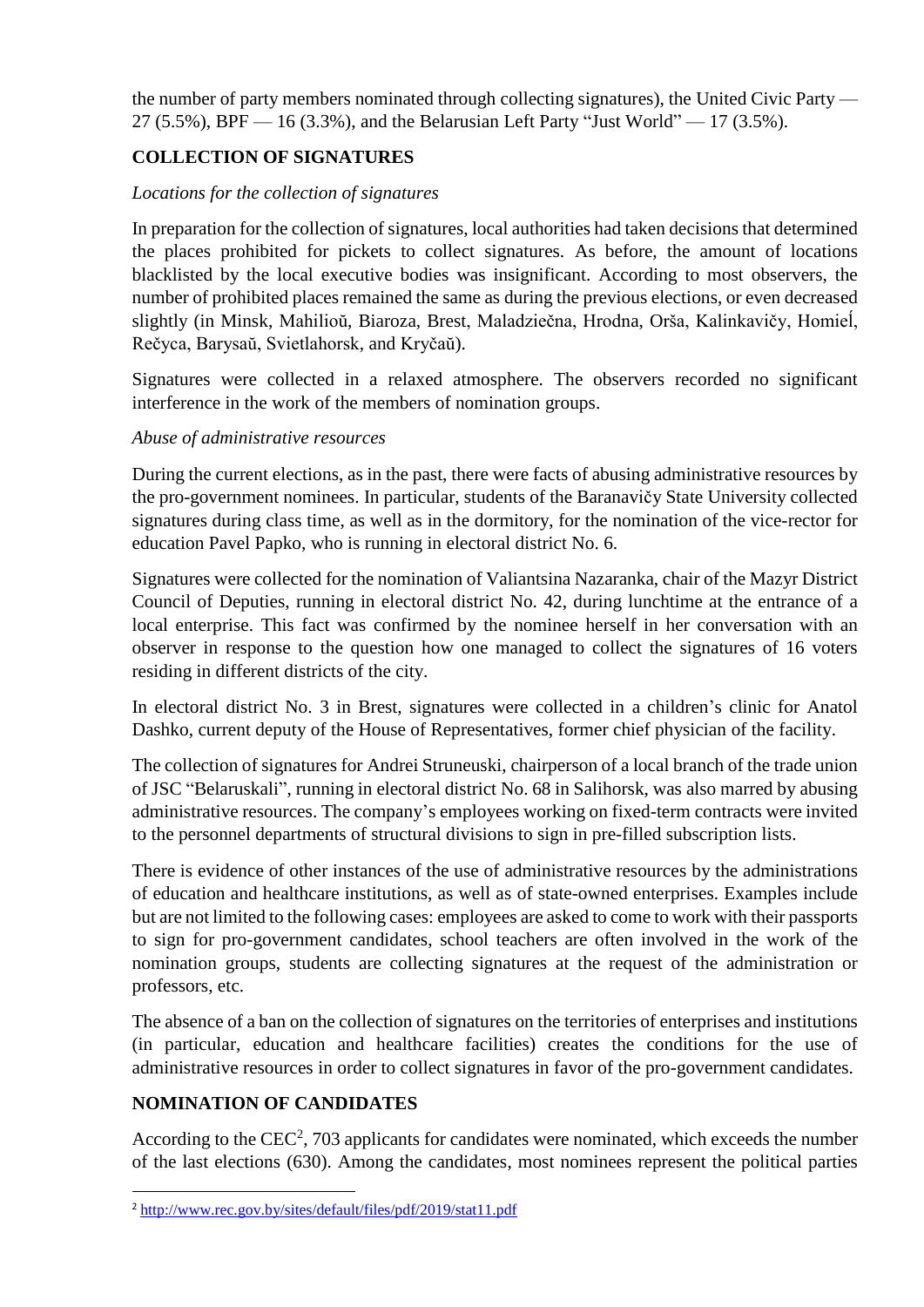(424). 272 contenders were nominated by citizens through signature collection. Labor collectives nominated as few as 128 candidates.<sup>3</sup>



Representation of political parties among the nominees amounted to 424 persons, which is significantly higher than the corresponding figure in elections of 2016 (387 persons). A comparison of current data with the statistics of 2016 shows a change in the ratio of the candidates from the pro-government and the opposition parties. Despite the overall larger number of nominated candidates, opposition representation has declined.



<sup>&</sup>lt;sup>3</sup> Part of the candidates were nominated by two or three entities at a time

**.**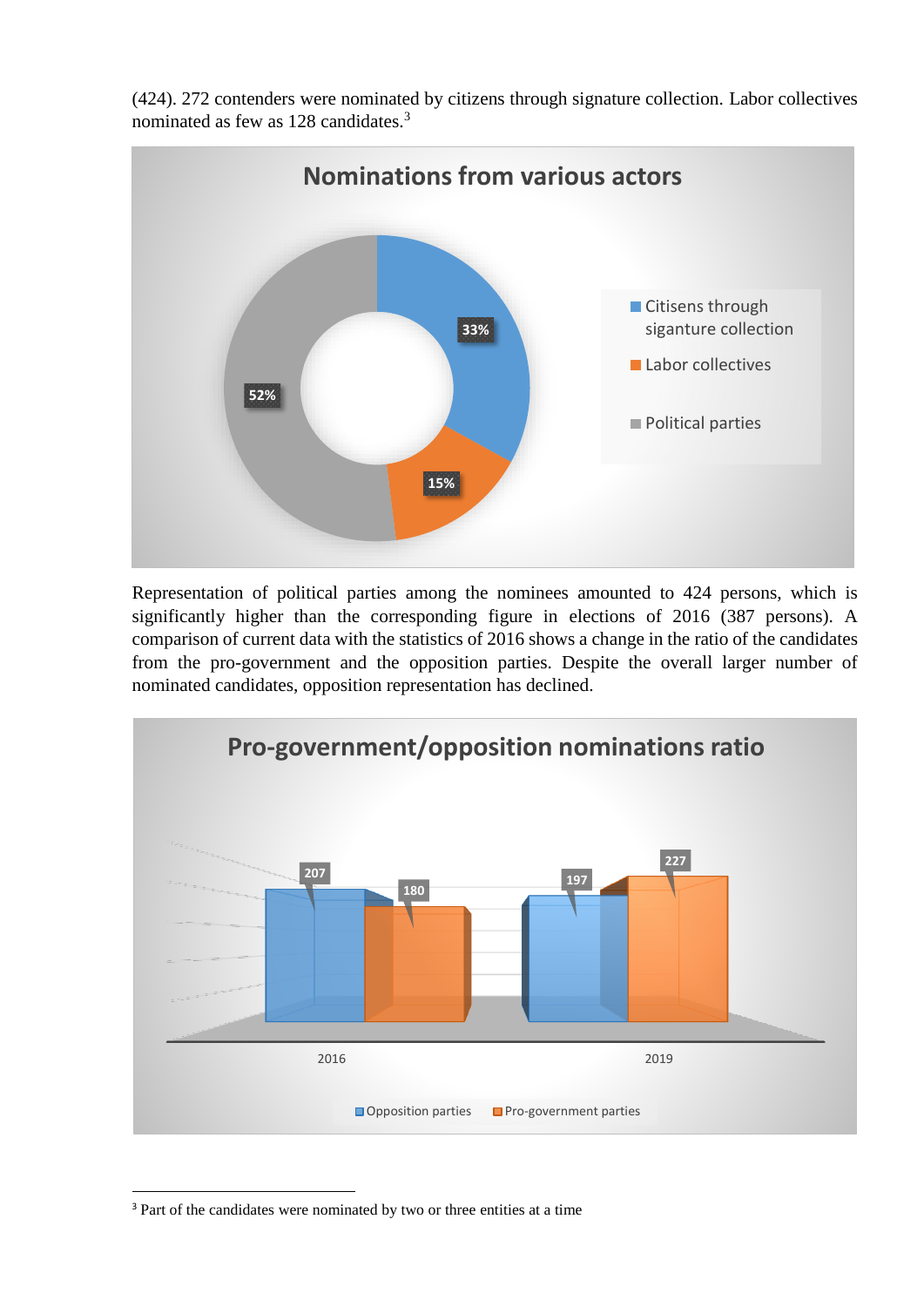Most representatives were nominated by the following parties: Liberal Democratic Party (107), United Civil Party (56), Communist Party (54), Republican Party of Labor and Justice (43), Belarusian Social Democratic Party "Hramada" (43), BPF (38), and the Left Party "Just World" (33).

There is a tendency of increased representation of current MPs and local authorities. In 2016, 28 members of the House of Representatives and 51 deputies of local councils of deputies were stood for re-election. In 2019, 34 current members of the House of Representatives and 58 deputies of local councils of deputies are running for re-election.

The number of women nominated as candidates increased from 23% in 2016 to 25% in 2019.

## **REGISTRATION OF CANDIDATES**

#### *Verification of voter signatures*

The verification of signatures is an important procedure aiming to authenticate the signatures of voters collected for the nomination of candidates for deputies. The Electoral Code does not provide for a direct right of observers to be present during the verification of signatures, but it follows from the principle of transparency and openness of the preparation and conduct of elections, enshrined in Art. 13 of the Code.

The observers of the campaign "Human Rights Defenders for Free Elections" had written to the DECs, requesting permission to monitor the procedure of authentication of signatures in the signature sheets. Most observers (71%) were denied the opportunity on the following formal grounds: "signature verification is a routine procedure within the DEC"; "observers are only entitled to attend the meetings of the commission, while signature verification is carried out not at the meeting," "presence of observers at the signature verification is not provided by law."

Some DECs (29% of the DECs covered by the observation) allowed the observers to monitor the procedure. In particular, DEC No. 102 in Minsk allowed observer Aliaksei Loika to attend the signature verification. However, the commission members accused him of interfering in the signature verification process. According to the observer, the procedure was not transparent, as he was forbidden to come closer to the table.

The campaign's observers were also allowed to observe the signature verification procedure in DEC No. 6 in Baranavičy, DEC No. 59 in Smarhoń, DEC No. 26 in Orša, DEC No. 46 in Svietlahorsk, DEC No. 68 in Salihorsk, DEC No. 35 in Homieĺ, DEC No. 80 in Babrujsk, and some others. However, the formal admission of observers failed to result in greater transparency of the signature verification procedure, as observers were not able to see all aspects of the procedure.

DECs Nos. 85 and 88 in Mahilioŭ also allowed to observe the verification of signatures, while DECs Nos. 86 and 87 denied such possibility. It shows a lack of common approaches in the work of the DECs.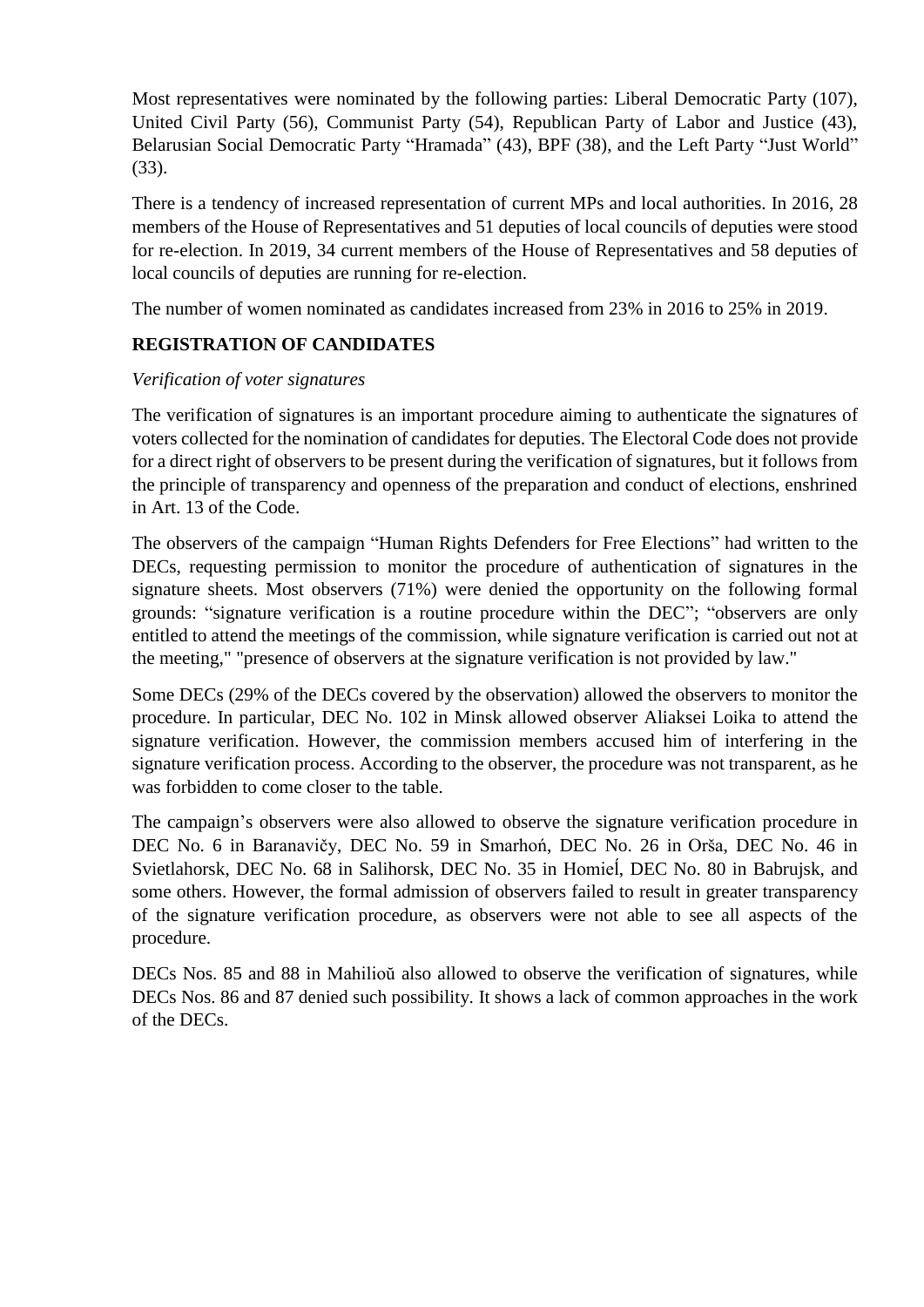

According to the observers, the verification of the majority of data contained in the application forms and declarations of income and property lacked transparency and publicity. The procedure of selecting signatures for verification and the validation of the signatures together with the documents submitted for the registration of candidates remain highly opaque and allows manipulations in one direction or another.

## *Results of registration of candidates*

According to the  $CEC<sup>4</sup>$ , out of 703 persons nominated as candidates for deputies of the House of Representatives, 560 were registered. 12 applications for registration were revoked. 131 persons was denied registration, which is about 19% of the total number of considered nominations. These include 55 representatives of the NGO "Movement *For Freedom*", who, in violation of the Electoral Code, were nominated by the association's conference. The decisions to deny registration to For Freedom representatives referred to the fact that, in accordance with para. 3 of Art. 60 of the Code, candidates can only be nominated by the political parties, labor collectives and citizens through collecting signatures.

| Year | <b>Nominations</b> | Withdrawn | Refused | Registered | Percentage<br>of      |
|------|--------------------|-----------|---------|------------|-----------------------|
|      |                    |           |         |            | refusals $5$          |
| 2008 | 365                |           | 84      | 276        | 23.3%                 |
| 2012 | 494                |           | 122     | 363        | 25.1%                 |
| 2016 | 630                | 16        | 93      | 521        | 15.1%                 |
| 2019 | 703                | 12        | 131     | 560        | $18.9\%$ <sup>6</sup> |

The electoral authorities registered 357 persons nominated by the political parties, which is 84% of the total number of nominations (424), or 64% of the total number of registered candidates.

 $\overline{a}$ 

<sup>4</sup> <http://rec.gov.by/sites/default/files/pdf/2019/stat13.pdf>

<sup>&</sup>lt;sup>5</sup> Of the total number of nominations excluding those who withdrew applications for registration

<sup>&</sup>lt;sup>6</sup> Including refusals to register candidates nominated by the Movement "For Freedom", which, according to Art. 60 of the Electoral Code, is not entitled to nominate candidates for deputies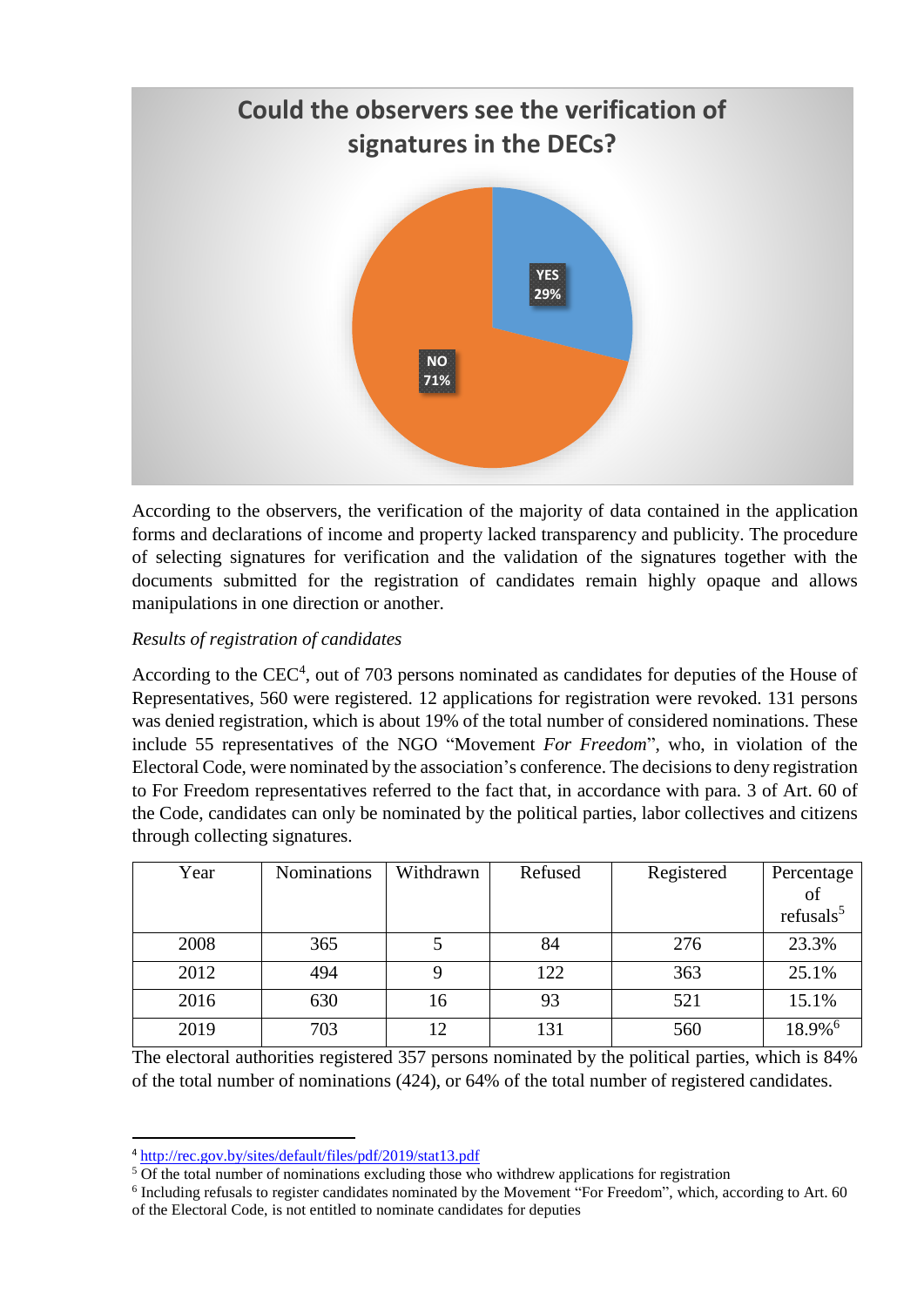| Name                                                   | <b>Nominations</b> | Registered     | Percentage of<br>refusals |
|--------------------------------------------------------|--------------------|----------------|---------------------------|
| Belarusian Party "The Green"                           | $\overline{7}$     | $\overline{4}$ | 43%                       |
| Belarusian Left Party "Just World"                     | 33                 | 27             | 18%                       |
| <b>Belarusian Patriotic Party</b>                      | 16                 | 10             | 37%                       |
| <b>Belarusian Social Democratic Party</b><br>(Hramada) | 41                 | 30             | 22%                       |
| <b>Belarusian Social and Sports Party</b>              | 1                  | 1              | $\Omega$                  |
| <b>Communist Party of Belarus</b>                      | 54                 | 50             | 7%                        |
| <b>Liberal Democratic Party</b>                        | 107                | 98             | 8%                        |
| <b>United Civil Party</b>                              | 56                 | 47             | 16%                       |
| <b>Belarusian Social Democratic</b><br>Hramada         | 22                 | 14             | 36%                       |
| <b>BPF</b> Party                                       | 38                 | 31             | 18%                       |
| <b>Republican Party</b>                                | 6                  | 5              | 16%                       |
| Republican Party of Labor and<br>Justice               | 43                 | 40             | 7%                        |

The results of the registration of nominees from the political parties are as follows:

Thus, the percentage of refusals to register representatives nominated by the opposition parties is higher than that of the pro-government party nominees. In particular, of the 197 opposition party nominees, 153 were registered as candidates, which is 77.7% of the total number of members nominated by the opposition parties (in the elections of 2016 — 85% were registered). At the same time, the commissions registered 204 out of 227 nominees from the pro-government parties, or 90% of the total number of persons nominated by the pro-government parties (in the elections of  $2016 - 86\%$ ).

Against the background of the opaque signature verification procedure, of great concern is the large number of refusals to register candidates from the opposition who were nominated through collecting signatures. An analysis of some refusals indicates a possible abuse on the part of the election commissions during the document verification procedures, which could be aimed at preventing the well-known opposition leaders from continuing to run in the elections.